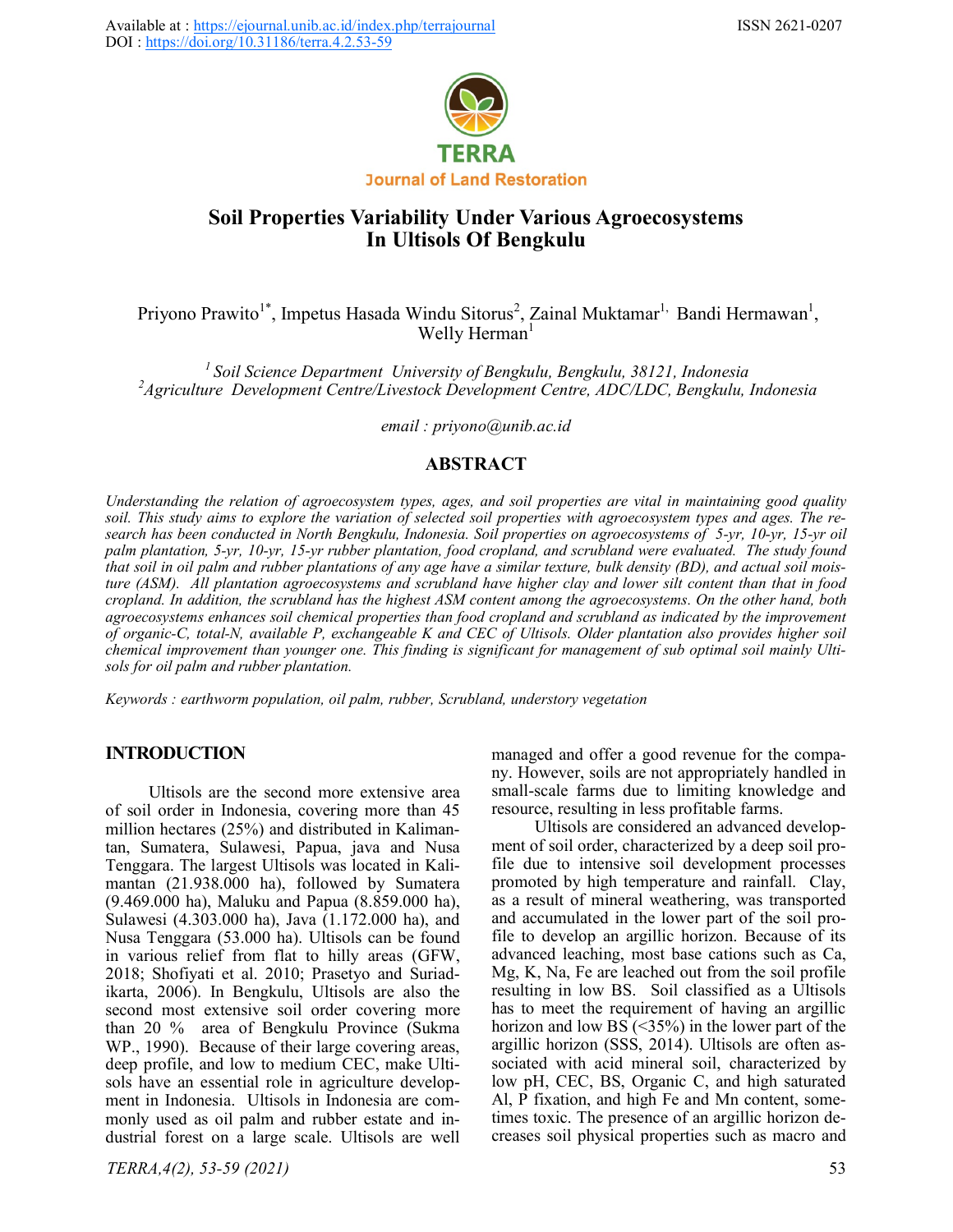micropores, which limit gravitational water movement and increase runoff. Ultisols also have low aggregate stability and are susceptible to soil erosion (Yulnafatmawita & Adrinal, 2014). Naturally, Ultisols have low fertility because of their pedogenic processes.

Besides its pedogenic processes, land management, including the use of soil, affects the fertility of the soil. Previous studies reported that soil fertility decreased drastically after five years of forest and pasture land conversion to slash and burn agriculture. It is indicated by decreasing soil organic matter and nutrient content and deteriorating soil structure after the forest and pasture land conversion to agriculture (Emadi *et a*l., 2009; Bahr *et al*., 2015; and Willy *et al*., 2019). Wu & Tiessen (2002) reported that utilizing grassland for grazing in China decrease organic carbon (OC), total N, and CEC by 33, 28, and 13% respectively, while for cultivation, decrease soil OC by 25, 39, and 55 % after 8-, 16-, and 41-yr of cultivation, respectively. Converting forest to cultivated land, in Ethiopia, CEC, clay,  $Ca^{2+}$ , Mg<sup>2+</sup>, soil organic matter, and total N were decreased. In contrast, soil bulk density (BD) and sand content was an increase. This study also reported that the forest conversion did not affect silt, Na, K, and soil pH (Ebabu *et al*., 2003). The effects of forest conversion to different agroecosystems were responded differently (Samani *et al*., 2020). Generally, the more vegetation coverage of the land uses, the less distinct from the forest. After forest conversion, the texture was finer, N, P, OC, and electric conductivity (EC) were lower than forest land. Samani *et al*. (2020) suggested that decreasing those soil properties was controlled by reducing organic matter content.

Jin *et al*. (2011) reported that good land management practices, such as organic manure application, straw returning to the land, could maintain soil fertility in good quality. The effect of multiple croppings such as rubber jungle and coffee plantation can also maintain soil fertility quality. Amoah *et al*. (2012) reported that adding cow dung manure can increase soil water-stable aggregate and water used efficiency. Samani et al. (2020) found that forest conversion to an orchard and various agroforestry types and ages can maintain soil pH, silt, Na, and K content, depending on the vegetation covering the land that controls soil organic matter.

Most Ultisols in Bengkulu are used as perennial or annual crops, such as oil palm, rubber and coffee plantations, or food crop, while some areas are letting as abandoned land covered with scrubs and grasses of various densities, indicating as a critical land. Naturally, land use controls the rate of soil-physical, -chemical, and -biological properties change, suggesting that soil properties are diverse according to the use of the soil. Besides the type of crops developed on the land, soil properties are also determined by the time or age of the agroecosystem (Bahr et al., 2015). There are not many studies on the effects of land-use type and age of agroecosystem in Ultisols Bengkulu. Understanding the relation of agroecosystem types, ages, and soil properties is vital in maintaining soil fertility of good quality. The purposes of this study are to explore the variation of selected soil properties with agroecosystem types and ages.

## **MATERIALS AND METHODS**

The study has been conducted in the Agriculture Development Centre/Livestock Development Centre (ADC/LDC) Bengkulu, Indonesia. The site was located between 3°23'0" to 3°21'30" South and 102°8'0" to 102°9'0" East. The soil was described as Typic Hapludult, and located in undulating topography, ranging from 0 to 15 % slope. It comprised various agroecosystems such as oil palm and rubber plantations of several ages, food crops, and scrubland abandoned for more than ten years. The research was arranged following RCBD involving a single factor treatment of agroecosystem, namely: 5-yr oil palm plantation (T1), 10-yr (T2), 15-yr (T3), 5-yr rubber plantation (T4), 10-yr (T5), 15-yr (T6), food crop (T7), and scrubland (T8). All treatments were repeated three times, where the repetition was nested in the agroecosystems. The tree plot size was 20 m wide by 20 m long. All plots were managed to place in a similar slope ranging from  $5 - 10$  %. Each field plot for oil palm plantation contains five stems and eight stems for the rubber plantation plot. The food crop and scrubland plots were 5 m wide by 10 m long. By the study, the food crop was a cornfield, and the corn had just been harvested.

Selected soil properties evaluated in this study were: soil texture that was determined by gravimetric method. The gravimetric method was used to determine soil bulk density (BD) and actual soil moisture (ASM). The detail of soil physical properties determination followed the procedure as outlined by Klute (1986). Soil acidity (pH) was determined in  $(1: 2.5 H<sub>2</sub>O)$  by pH meter method, while the organic  $C$  (C-org) and total N (N-tot) were determined by Walkley – Black and Kjeldahl methods, respectively. Other chemical properties such as cation exchange capacity (CEC) and base saturation (BS) were determined by the  $NH<sub>4</sub>OAc$ extraction methods. In addition, available P (P-av)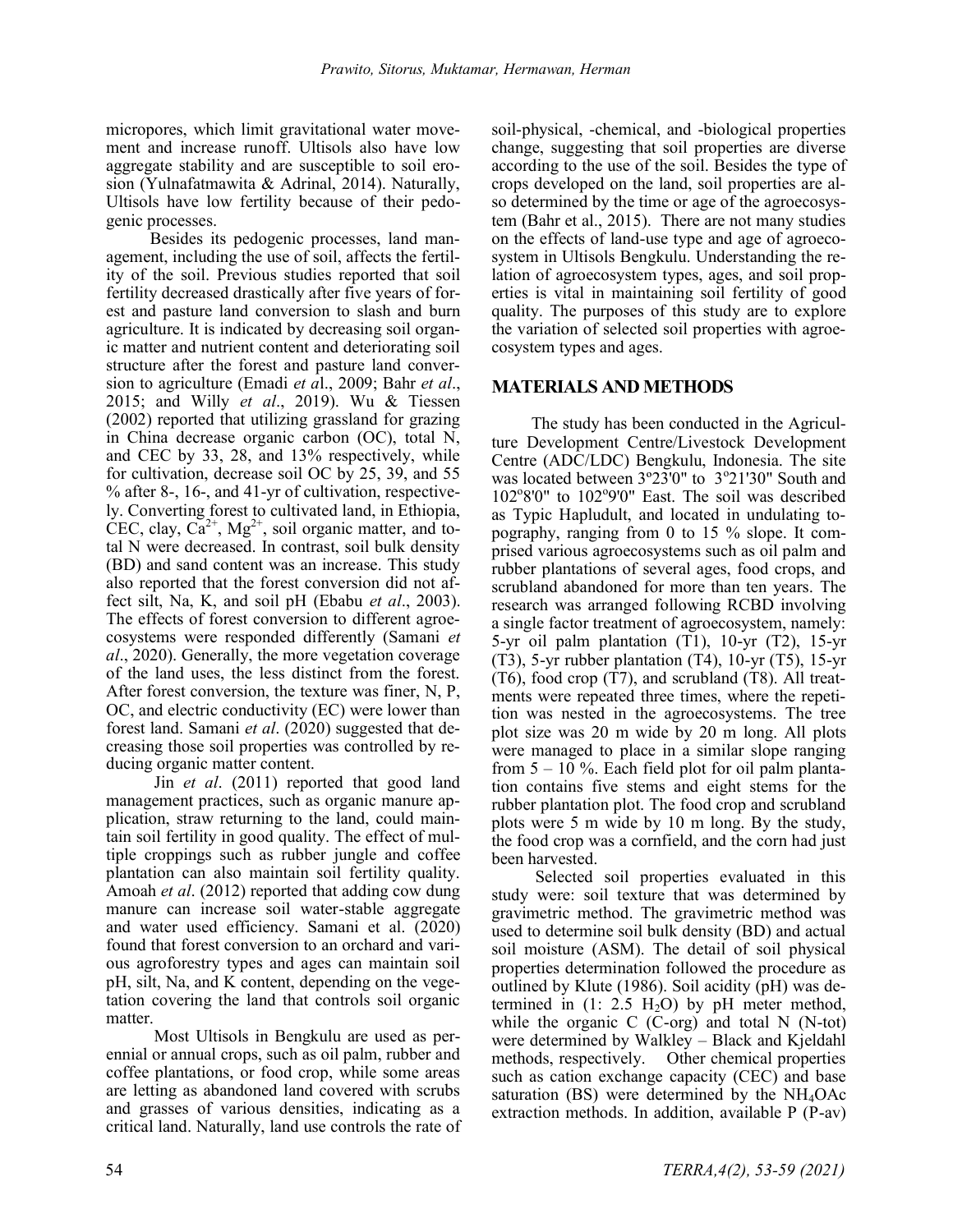was determined by HCl and NH4F digestion method. Available K (K-av) was determined by the NH4OAc extraction method, while exchangeable Al (Al-exc) was determined by KCl extraction. All soil chemical analyses in detail were following procedures as outlined by Page *et al*. (1982). The biological properties of the total microorganism (TM) were determined by the cultural method. Earthworm population density (EPD) was determined by hand sorting method, by making soil monolith of 25 cm x 25 cm x 20 cm each, crumpled, and earthworms were counted by hand sorting, including its cocoon. The population density is stated in indiv. $m<sup>2</sup>$ (Huising *et al*., 2008). Understory vegetation biomass weight (UVBW) and understory vegetation diversity (UVD) were determined in three subplots of (1 m x 1 m). The vegetation species were counted, and all biomass was collected and weighed. Composite subsamples were taken from each plot, weighed, and oven-dried for four days at  $60^{\circ}$ C to obtain dray weight (UVDBW). The UVBW and UVBDW were expressed in  $(g m^{-2})$ , and UVD units were expressed in (spec.  $m^{-2}$ ). All biological properties analyses follow the method as outlined in Page *et al*. (1982). Data were analyzed by analysis of variance (ANOVA) with  $p<0.05$ , and All significant parameters were analyzed further using Duncan's Multiple Range Test at p<0.05.

#### **RESULTS AND DISCUSSION**

All agroecosystems studied were located close to each other, in the same soil system, most likely similar soil. Management of the rubber and oil palm plantations are relatively equal in that the plantations were less managed, such as fertilizer and weeding were not performed as suggested. This management is most likely represented smallscale rubber and oil palm plantations in general. In contrast, the food cropland was cultivated intensively, including soil tillage, fertilizer, pest, and weed control. The scrubland has wholly been abandoned for more than ten years, with no activity on this land.

Soil physical properties such as soil texture and BD consider as less likely to alter within decades (Bewket and Stroosnijder, 2003). This research, however, found that soil physical properties, especially silt and clay content, were significantly affected by agroecosystem in which the age of plantation ranging from 5 to 15 years old was included (Table 1). Besides the clay and silt contents, ASM was also significantly affected by agroecosystems, while sand and soil BD were not significantly affected. This finding seems in contrast with a previous statement. However, DMRT analyses showed that the age of agroecosystem, either oil palm or rubber, does not affect soil texture and BD, as shown in Table 2. The differences in silt and clay were found between the plantation agroecosystem (oil palm and rubber plantation) and food cropland.

Different from soil physical properties, some chemical properties may easily alter in a relatively short time, such as different seasons (Guo *et al*., 2020). The agroecosystem significantly affected soil chemical properties, including C-org, N-total, CEC, exchangeable-K, and available-P. In contrast, soil acidity, BS, and TA were not significantly affected by the agroecosystems. Meanwhile, the agroecosystem did not affect soil biological properties such as TM, but it did for EPD, UVBW, UVBDW, and UVD. Result of statistical analysis of soil chemical and biological properties using ANOVA at the probability of p<0.05 was presented in Table 1.

Tabel 1. Summary of statistical analysis using ANOVA of soil physical, chemical, and biological properties of various agroecosystem in Ultisol of Bengkulu

| Variables                                   | Calc. $\overline{F^{1}}$ |  |  |
|---------------------------------------------|--------------------------|--|--|
| <b>Physical Properties</b>                  |                          |  |  |
| Sand (%)                                    | $1.958$ ns               |  |  |
| Clay $(\%)$                                 | $6.877***$               |  |  |
| Silt $(\%)$                                 | $6.198**$                |  |  |
| $BD (g cm-3)$                               | $0.044$ ns               |  |  |
| $ASM$ $(\% )$                               | 20.089***                |  |  |
| <b>Chemical Properties</b>                  |                          |  |  |
| $pH H_2O$                                   | $2.589$ ns               |  |  |
| Organic-C $(\%)$                            | $6.871***$               |  |  |
| Total-N%                                    | 8.009***                 |  |  |
| $CEC$ (cmol (+) $kg^{-1}$                   | $6.403**$                |  |  |
| BS $(\% )$                                  | $2.543$ ns               |  |  |
| $TA$ (cmol (+) $kg^{-1}$                    | $1.032$ ns               |  |  |
| Exchangeable-K (cmol $(+)$ kg <sup>-1</sup> | 20.932***                |  |  |
| Available-P (%)                             | $5.68**$                 |  |  |
| <b>Biological Properties</b>                |                          |  |  |
| TM                                          | $0.456$ ns               |  |  |
| EPD (indiv. $m^{-2}$ )                      | 10.292***                |  |  |
| UVBW(g)                                     | 10.194***                |  |  |
| UVBDW (g)                                   | 13.305***                |  |  |
| $UVD$ (spec. $m^{-2}$ )                     | 6.803***                 |  |  |

ns : non significantly different at p<0.05; \*\* : significant at  $p<0.01$ ; \*\*\* : significant at  $p<$ 0.001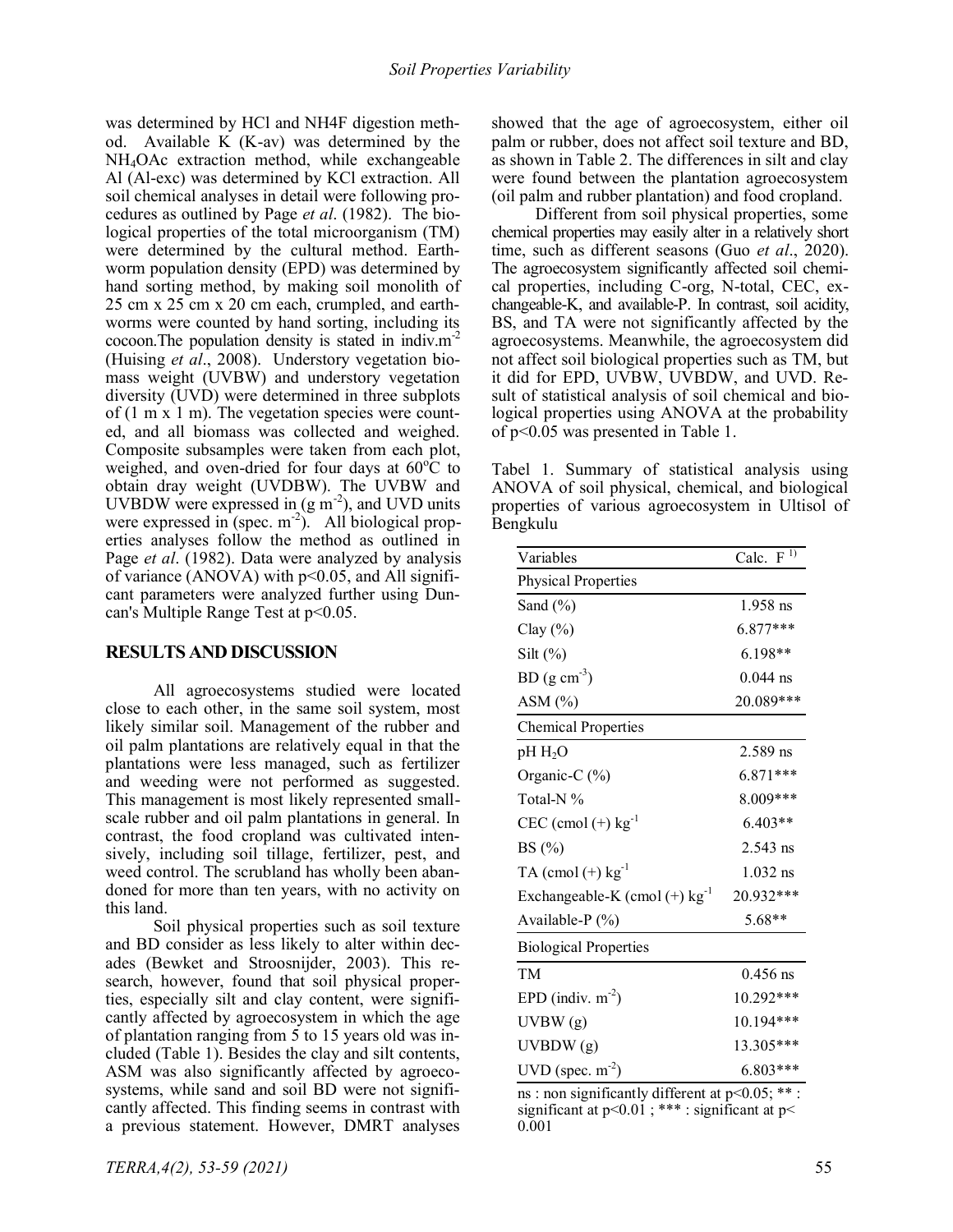### *Soil Physical Properties*

Agroecosystems significantly  $(p<0.01)$  affect silt and clay content and ASM of topsoil (0–20 cm). To compare affected soil physical properties among the agroecosystems, DMRT was performed, and the result was presented in Table 2. Among all agroecosystems studied, none of them showed different silt and clay content but food crop agroecosystem. It has lower silt and higher clay content compared to other agroecosystems studied. The ASM, however, only in scrubland has significantly lower than all different agroecosystems studied. Sand content and BD showed no significant effect on agroecosystems.

Table 2. Result of DMRT for soil physical properties among the various agroecosystems in Ultisol of Bengkulu

| Agroecosys-<br>tems | Sand<br>$(\%)$ | Silt $(\% )$                     | Clay<br>$(\%)$      | $BD(gcm-3)$ | <b>ASM</b><br>$(\%)$ |
|---------------------|----------------|----------------------------------|---------------------|-------------|----------------------|
| 5-yr oil palm       |                | 32.29 27.03a <sup>1</sup> 43.82b |                     | 1.31        | 23.66 a              |
| 10-yr oil palm      |                | 39.62 25.71a 35.84 b 1.21        |                     |             | 23.88 a              |
| 15-yr oil palm      | 34.78          | 24.94 a 40.22 b                  |                     | 1.36        | 24.40 a              |
| 5-yr rubber         | 28.20          | 23.89 a 44.77 b 1.20             |                     |             | 24.89 a              |
| 10-yr rubber        | 33.93          | 24.54 a 40.36 b 1.17             |                     |             | 23.48 a              |
| 15-yr rubber        | 29.59          | 25.00 a 45.47 b                  |                     | 1.13        | 24.18 a              |
| Food crop           | 21.63          |                                  | 8.53 b 69.85 a      | 1.25        | 25.10 a              |
| Scrubland           | 22.54          |                                  | 33.31a 44.15 b 1.50 |             | 15.92 <sub>b</sub>   |

Means within the same column followed by the same superscript were not significantly different at  $p<0.05$  by DMRT

#### *Soil Chemical Properties*

The result of the study indicated that soil pH  $(H<sub>2</sub>O)$ , total acidity and base saturation were not different among agroecosystems as seen in Table 3. Also, the content of total N was similar among oil palm and rubber plantations of selected ages; however, both nutrients are significantly lower in scrub land and food crop. Total N was lowest in Scrubland even though it was not different from food crop. Scrubland exhibited the lowest available P while other agroecosystems had similar content of the nutrient. Available P in the scrubland was more than 4 folds lower than that in 10 years old rubber plantation ecosystem.

Table 3 also shows that organic carbon was different among agroecosystems. In general, older plantation had higher organic C than younger one. Fifteen years old palm plantation had 41.2% higher organic-C than five years old one, while that of rubber plantation was 50.1%. Above all, organic-C was lowest in food crop but it was not different from five and ten years old oil palm plantations as well as 5 years old rubber plantation.

Exchangeable K and CEC also varied among agroecosystems (Table 3). The greatest CEC was achieved in agroecosystem of 15 years old rubber plantation, but it did not differ from that of 5 years old. Likewise, the lowest was in scrubland which was 48.8% lower than that in 15 year old rubber plantation. Similar fashion to CEC, exchangeable K was highest in 15 years old rubber plantation ecosystem while the lowest was in scrubland. The exchangeable-K in latter agroecosystem was more than 3 folds lower than the prior one. In general, older plantation has higher exchangeable K than the younger one.

### *Soil Biological Properties*

There is no significant effect of agroecosystems on TM; in contrast, the EPD was significantly higher in scrubland compared to EPD in other

Table 3. Selected soil chemical properties among the various agroecosystems in Ultisols of Bengkulu

| Agroeco sys-<br>tems  | $pH H_2O$ | $Org-C$            | N total           | <b>BS</b> | $P_2O_5$          | <b>CEC</b>                        | <b>TA</b> | Exch-K            |  |
|-----------------------|-----------|--------------------|-------------------|-----------|-------------------|-----------------------------------|-----------|-------------------|--|
|                       |           |                    | $\frac{1}{2}$ --  |           |                   | ------ (cmol (+) $kg^{-1}$ ------ |           |                   |  |
| 5-yr oil palm         | 5.06      | 3.18 $d^{1}$       | 0.27a             | 11.77     | 9.54a             | 17.03 <sub>b</sub>                | 1.41      | 0.29c             |  |
| 10-yr oil palm $5.45$ |           | 3.93 bcd           | 0.23a             | 11.77     | 7.96 a            | 16.79 <sub>b</sub>                | 1.37      | $0.32$ bc         |  |
| 15-yr oil palm $5.03$ |           | $4.49$ abc         | 0.32a             | 13.54     | 12.92 a           | 17.25 h                           | 1.42      | 0.37 <sub>b</sub> |  |
| 5-yr rubber           | 4.76      | $3.53$ cd          | 0.32a             | 8.87      | 11.73 a $21.56$ a |                                   | 1.15      | 0.28c             |  |
| 10-yr rubber          | 4.58      | $4.80$ ab          | 0.31a             | 9.26      | 13.73 a 15.80 b   |                                   | 1.70      | 0.30 <sub>b</sub> |  |
| 15-yr rubber          | 4.81      | 5.33 a             | 0.31a             | 13.39     | $12.31a$ 23.17 a  |                                   | 0.98      | 0.45a             |  |
| Food crop             | 4.93      | 2.97d              | 0.12 <sub>b</sub> | 9.26      | 9.88 a            | 15.66 <sub>b</sub>                | 1.23      | 0.19d             |  |
| Scrubland             | 4.78      | 4.24 <sub>bc</sub> | 0.08 <sub>b</sub> | 8.04      | 3.18 <sub>b</sub> | 15.57 <sub>b</sub>                | 1.43      | 0.11e             |  |

Means within the same column followed by the same superscript were not significantly different at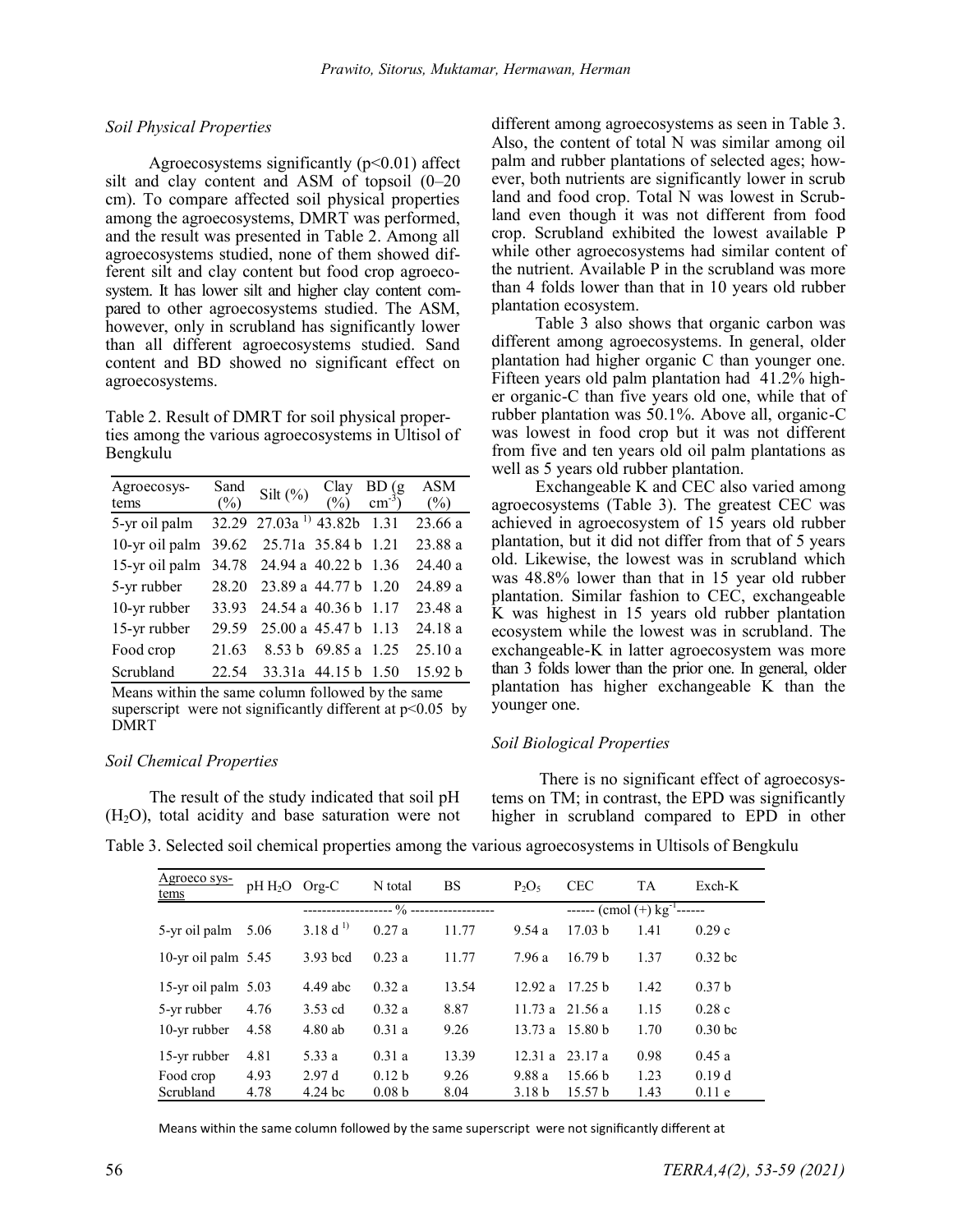agroecosystems. The difference is as high as 3 to 16 times compared to all different agroecosystems. The scrubland also contains significantly higher UVBW and UVBDW than the other agroecosystems (Table 4). In contrast, the UVBW and UVBDW were significantly varied among the plantation agroecosystems. The UVD was highest in food cropland followed by 10-year and 5-year oil palm plantation, while other agroecosystems were substantially lower.

Soil physical properties, including texture, BD, and ASM, are similar in rubber and oil palm plantation and among the ages in similar plants. It means that using Ultisol in the range of 5 to 15 years for both rubber and oil palm plantation did not alter or deteriorate soil physical properties in studied. Bewket & Stroosnijder (2003) stated that soil physical properties are less likely to change within decades. Another study, however, reported that using degraded soil for rubber jangle plantation can increase soil physical quality, as indicated by decreasing BD and field moisture capacity (Zeng *et al*., 2021). A similar trend of decreasing BD with time was reported in oil palm plantations ranging from two to 32 years old (Prawito *et al*., 2021).

The only difference in soil property is silt content in food cropland, which increases clay content because the sand content is relatively stable. It could be understood because food cropland with intensive tillage makes soil susceptible to erosion, where the silt faction is the most vulnerable for erosion both by wind or rainfall. Katra (2020) reported that silt was the most susceptible soil fraction to wind erosion. Clay fraction tends to form an aggregate make the clay fraction presence in the larger size. While the sand fraction has a large size that wind and water do not easily remove from the soil surface. In contrast, the silt fraction is small enough to be blown by wind and drift by water.

In general, selected soil chemical properties varied among agroecosystems selected in this study. Organic-C apparently is higher as oil palm and rubber get more mature. This might be associated with the addition of organic matter to the soil during littering year after year. Previous study indicated that litter production increased as rubber plantation more developed (N'Dri *et al*., 2018) Also, turnover of organic matter in rubber plantation is relatively higher than in oil plantation as indicated by the content of organic C (Table 3). Another study also noted that rubber forest had higher litter accumulation as reported by (Zeng *et al*., 2021). On the other hand, Food crop has lowest organic-C. This might have been associated with lower organic matter turnover to the soil since most plant biomass were carried during the harvest. Also, the land have never been fertilized using an organic amendment.

Total N, available P and exchangeable K was consistently higher in plantation than food cropland and scrubland. This results might have been associated with higher organic matter. Decomposition of organic matter consequently releases nutrients such as nitrogen, phosphorous and potassium. Muktamar *et al*. (2020) indicated that organic amendment released phosphorus during the decomposition. Similar result was concluded by Yasin (2010) where total-N, available P and exchangeable K were not different among the age of 5, 10, 15, and 20 years old of rubber plantations. Surprisingly, scrubland has relatively high organic-C, but it has lower total-N,  $P_2O_5$ , and exchangeable K.

| isol of Bengkulu |                                                   |                    |             |                    |                    |
|------------------|---------------------------------------------------|--------------------|-------------|--------------------|--------------------|
|                  | <b>TM</b>                                         | <b>EPD</b>         | <b>UVBW</b> | <b>UVBDW</b>       | <b>UVD</b>         |
| Agroecosystems   | $(x10^4$ CPU $g^{-1}$ ) (indiv. m <sup>-2</sup> ) |                    | $(g m-2)$   | $(g m^{-2})$       | (spec. $m^{-2}$ )  |
| 5-yr oil palm    | 258.64                                            | 4.67 $b^{1}$       | 48.53 cd    | $16.73$ cd         | $4.33$ ab          |
| 10-yr oil palm   | 300.10                                            | 17.67 <sub>b</sub> | 24.87 d     | 6.90d              | 5.50a              |
| 15-yr oil palm   | 260.01                                            | 8.67 <sub>b</sub>  | 58.67 cd    | $18.90 \text{ cd}$ | 2.33c              |
| 5-yr rubber      | 265.07                                            | 8.00 <sub>b</sub>  | 87.00 bcd   | 40.77 bcd          | 2.67 <sub>bc</sub> |
| 10-yr rubber     | 323.45                                            | 10.67 <sub>b</sub> | 125.56 bc   | 52.83 bc           | 2.33c              |
| 15-yr rubber     | 245.06                                            | 13.67 b            | 78.50 bcd   | 31.43 bcd          | 2.67 <sub>bc</sub> |
| Food crop        | 245.08                                            | 3.00 <sub>b</sub>  | 159.60 b    | 62.20 b            | 6.00a              |
| Scrubland        | 254.31                                            | 52.67 a            | 292.07 a    | 134.10 a           | 3.00 <sub>bc</sub> |

Table 4. Result of DMRT for soil biological properties among the various agroecosystems in Ultisol of Be

Means within the same column followed by the same superscript were not significantly dif-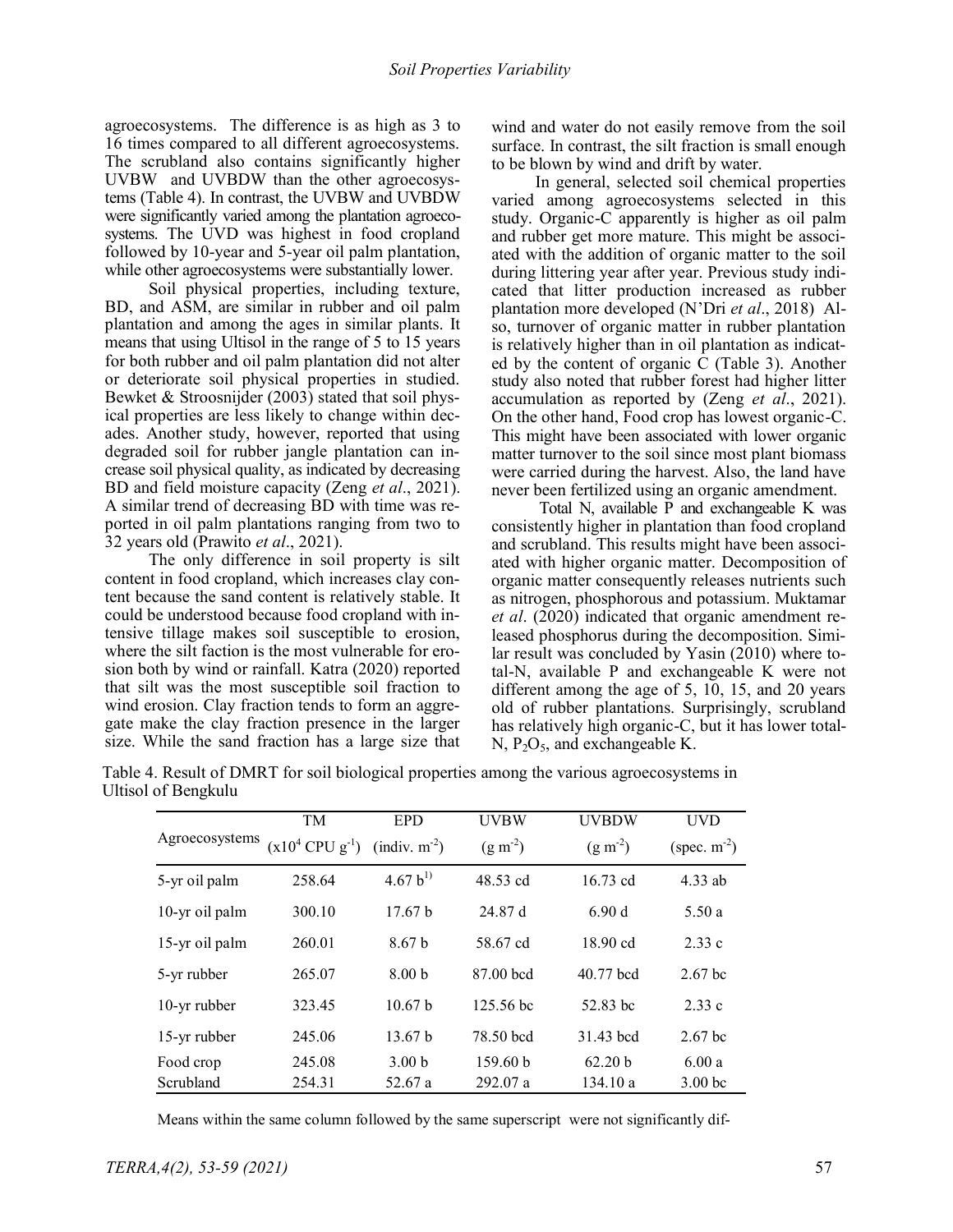Cation Exchange Capacity is always higher in plantation than in food cropland and scrubland. This result is attributed to the content of organic matter as indicated by organic carbon. Decomposition of organic matter produces organic acids mainly humic and fulvic acids rich in carboxyl and phenolic functional groups. This functional groups will contributes to negative charges of the soil (Spark, 2003), increasing CEC of the soil.

Scrubland in this study was more identified as degraded or marginal land. The land had been used for food crops, but due to its being heavily weathered, it was abandoned and developed as a scrubland for more than ten years. The highest earthworm population densities  $(52,67 \text{ indiv. m}^{-2})$ were found in the scrubland ecosystems compared to other agroecosystems studied, ranging from 3 to 17.7 indiv. m<sup>-2</sup>. It is in line with the abundance of biomass vegetation (292,07 g m<sup>-2</sup>) in the ecosystem than others  $(24.87 - 159.60 \text{ g m}^2)$ . In addition, unlike in the oil palm, rubber, and food crop agroecosystem, the absence of soil tillage and pesticide and inorganic fertilizer application make the ecosystem suitable for earthworm niece. The effect of pesticide and soil tillage on earthworm population has been reported by Paoletti et al. (1998). They found that the earthworm population was significantly affected by the presence of Cu and Zn from pesticide application. In addition, they also found that soil tillage is severely decreased the earthworm population.

Meanwhile, Singh *et al*. (2020) reported that soil under cultivation has less earthworm population than uncultivated soils. It is because of the absence of soil disturbance in natural soils. Singh *et al.* (2016) concluded that abiotic factors such as soil pH, texture, organic carbon and land use type, and soil tillage significantly affected earthworm population and distribution. EPD was most likely influenced by organic matter quality as reported by Nurhayati *et al*. (2012) that earthworm prefers lowquality organic matter (high C/N ratio). Because of low organic matter contents, more energy is required by earthworms than do low C/N ratio organic matter. The ratio of C/N in the scrubland studied is 58 compared to C/N in plantation and food crop agroecosystems ranging from 11 to 25.

Although the UVBW showed that the scrubland was the highest among the other agroecosystems, the UVD did not show the same trend. In contrast, UVD of the scrubland was comparable to the UVD in 5 and 15 yr of rubber and 5 yr of oil palm plantation. It suggests that vegetation in scrubland was much larger than understory vegetation due to controlling weed activities in the plantation.

The total microbial population (TM) is between 245.06 – 323.45 x  $10^{4}$  CPU g<sup>-1</sup> showing no significant effect of agroecosystem. A previous study, conducted in a subtropical climate with four seasons, resulted that the total microbial population was more determined by season than soil tillage and agroecosystem (Zang *et al*., 2012). It may explain the similarity of TM in a various agroecosystems in this study, because Bengkulu doesn't have any significantly different seasons during the year (temperature and rainfall). In addition, Guo *et al*. (2020) reported that the microbial community was more affected by crop rotation than the crop stage in an annual crop. It may also apply to the result of this study since there was no crop rotation for the plantation agroecosystem, while the crop stage represented by plantation age did not affect the TM.

## **CONCLUSION**

Rubber and oil palm plantations agroecosystems of 5 yr, 10 yr and 15 yr ages do not affect soil properties including soil texture, soil BD, ASM, TM, TA. On the other hand, both agroecosystems enhances soil chemical properties than food cropland and scrubland as indicated by the improvement of organic-C, total-N, available P, exchangeable K and CEC of Ultisols. Older plantation also provides higher soil chemical improvement than younger one. This finding is significant to soil or management mainly Ultisols.

## **References**

- Amoah, A. A., Seuge, M., Miyagawa, S. & Itou, K. (2012). Effects of soil fertility management on growth, yield, and water-use efficiency of maize (*Zea mays* L.) and selected soil properties. *J. Com. Soil Sci. and Plant Anal*., 4(6), 924-935. *[doi.org/10.1080/ 00103624. 2012.653028](https://doi.org/10.1080/00103624.2012.653028)*.
- Bahr, E., Chamba-Zaragocin, D., Fierro-Jaramillo, N., Witt, A. & Makeschin, F. (2015). Modeling of soil nutrient balances. flows and stocks revealed effects of management on soil fertility in south Ecuadorian smallholder farming systems. *Nutrient Cycling in Agroecosystems*, 101, 55–82.
- Bewket, W. & Stroosnijder, L. (2003). Effects of agroecological land use succession on soil properties in Chemoga watershed, Blue Nile basin, Ethiopia. *Geoderma*, 111(1), 85 – 98. *[doi.org/10.1016/S0016](https://doi.org/10.1016/S0016-7061(02)00255-0)-7061(02)00255-0*.
- Ebabu, K., Tsunekawa, A., Haregeweyn, N., Yibeltal, M. (2003). Effects of agroecological land use succession on soil properties in Chemoga watershed. Blue Nile basin. Ethiopia.